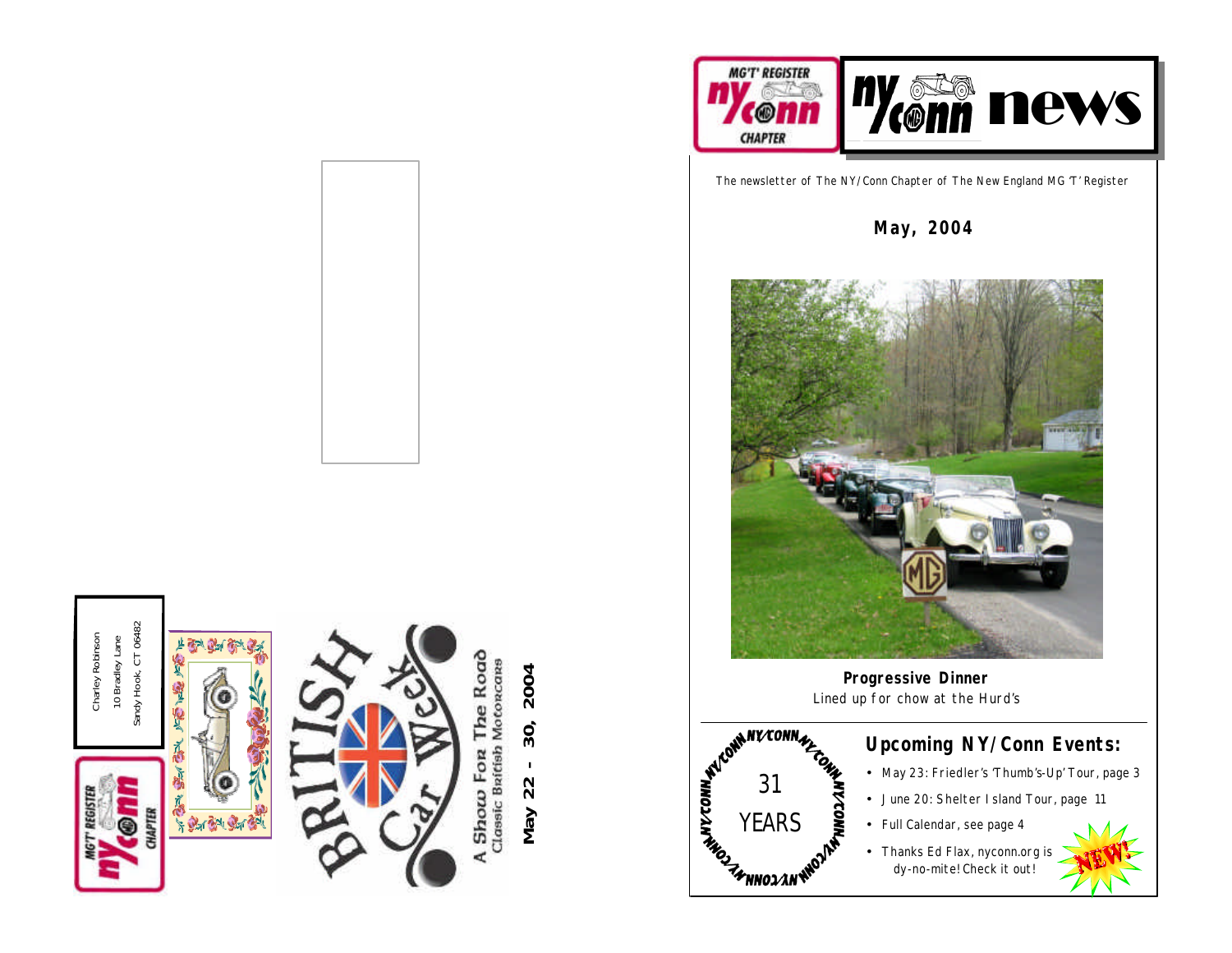

Page 2 **Meann** Chapter

NY/Conn Website: **http://nyconn.org**

#### **Charley Robinson**

*Managing Director Editor (Newsletter)* 10 Bradley Lane Sandy Hook, CT 06482 203-270-1244 director@nyconn.org

#### **Jan Hurd**

*Photo Archive* 11 Partridge Drive Ridgefield, CT 06877 (203) 438-2796 photos@nyconn.org **Andrea Fanelli** *Membership*

> *Treasurer* 356 E. Grassy Sprain Road Yonkers, NY 10710 914-961-7105 membership@nyconn.org



6 Oxford Court Princeton Junction, NJ 08550 (609) 275-8690 webmaster@nyconn.org

#### **Membership**

All memberships expire at the end of November. Send a check made payable to Andrea Fanelli or cash. (See her address above). All NY/Conn members should also be current members of The New England MG 'T' Register, PO Box 1957, Cary, NC 27512-1957; 919-851-3030; fax: 919-858-0386, email: athomas990@aol.com, or on the web at http://www.nemgt.org.

### In Memory

#### Al Rossi

**Al and his wife, Martha, were instrumental in NY/Conn's beginnings. The Rossi's had a lovely two-toned TF with a 1500 block that Al had found; not to mention the red wires! Al is survived by Martha and his two sons, Billy and Bobby. He will be missed.**

**Our thoughts are with the family of our recently deceased friend**.

*The latest address that Dave had is: Martha Rossi, 12 Briarwood Rd., Palmyra, VA. 22963.)*

*(Dave Houser has passed this information on to me having just learned of it from Hank Rippert. Al passed away some time ago and we regret the delay in passing on this information.)*



## **Shelter Island Tour**

Saturday, June 19

T The DiRenno Shelter I sland Tour is shaping up as a oneday event due to the difficulty and expense of finding lodging for one night in the area. Anyone wishing to stay over is, of course, welcome, but one night reservations are almost impossible. After many phone calls, Judy Johnson discovered that the Pridwin (631-749-0476) will do one night reservations. They charge a \$15 processing fee (non refundable) and \$169. + tax for the room.

Ann DiRenno is currently planning for everyone to meet at the Bridgeport Ferry and all take the same ferry. Then the DiRenno will lead our little convoy down 25A east (back roads) to tour a winery and then go to Shelter Island where the DiRenno's will provide lunch etc. We can then tour the island, go to the beach etc. There are some other things we are working on.

For more info on Shelter Island and accommodations go to: www.shelter-island.net or consult the original article in the March newsletter. Please RSVP to Ann at **(914) 762-0698 or email: annrichdr@msn.com.**

#### **Vanderbilt Invitational Concours** August 22, 2004

T The MG Car Club, Long Island Centre present its 24th annual open car show to celebrate the Vanderbilt Cup Race Centennial, 1904 to 2004.

Overlooking Long Island Sound and Northport Harbor, the Vanderbilt Mansion Planetarium and Marine Museum at Centerport is one of the true showplaces on the East Coast. Situated on 43 beautifully landscaped acres, it provides an unmatched setting for the display of vintage and modern automobiles.

This is an open car show with cars and light trucks of all makes, models and years invited. Judging, based solely on appearance, condition and cleanliness, will take place from 12:00 to 3:00PM. Only entries 1981 and older will be judged. There will be 10 classes grouped by model year with three awards in each class.

Registration is \$25 and is by mail only and the field is limited to 120 vehicles. Contact Susan Blackwell, 177 Truberg Ave., N. Patchogue, NY 11772.

Page 11

"Ycenn **CHAPTER**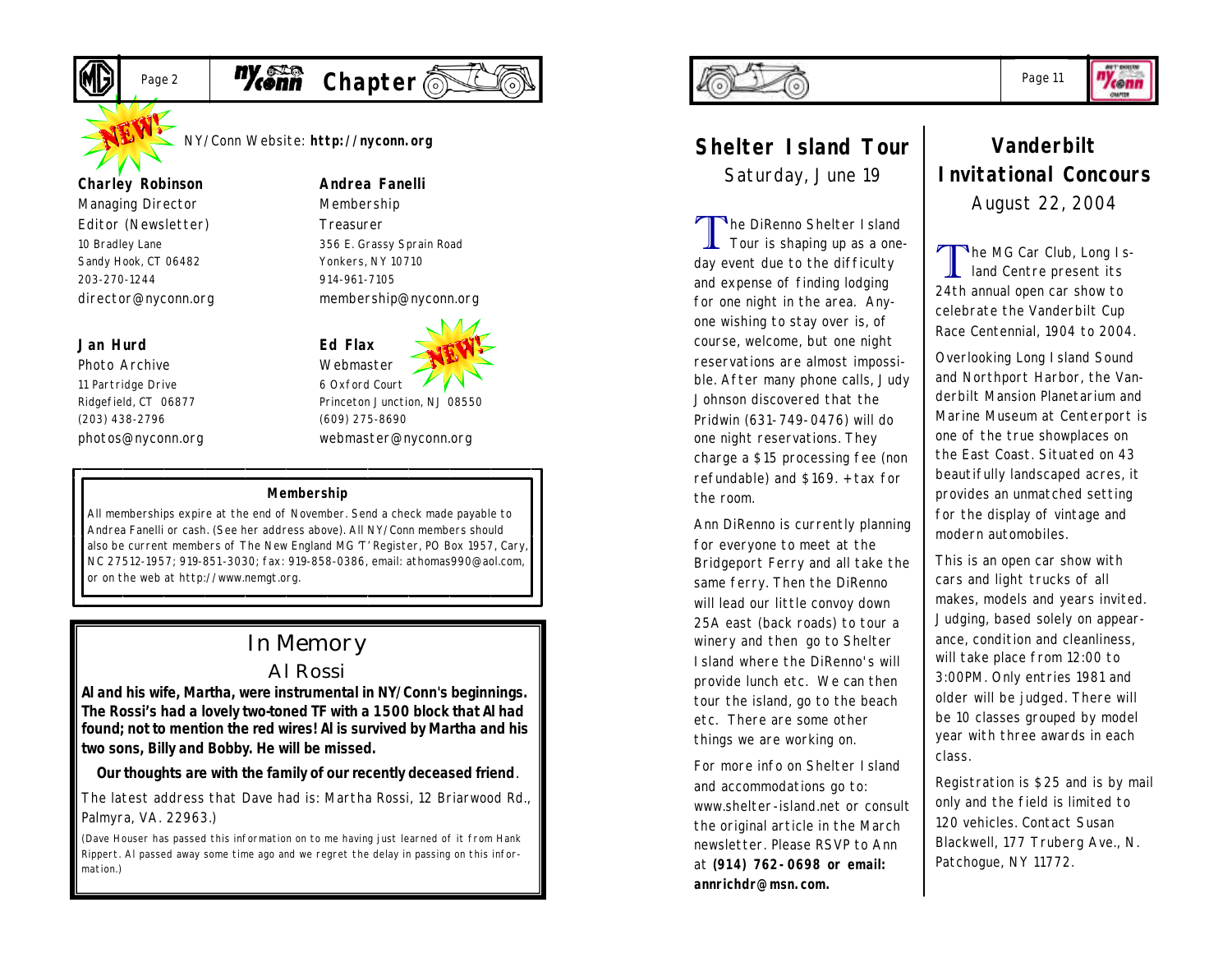



Page 10

ears is important. Twenty-four inches is a minimum, and a little more length here might give you slightly more clearance between towed and towing vehicle. I used stainless steel nuts, bolts and washers to bolt the tow bar to the mounting ears and left the ears slightly loose. You don't need to worry about the selflocking nuts coming off and the extra play makes it much easier to mount the bar to the front of the car after first removing the bumper. Use the original bumper bolts and spacers to bolt the ears in place.



For added safety, I made up a light bar from a piece of aluminum bar stock and a set of trailer lights. I bungee this unit to the luggage rack on the back of the MG and plug it into a socket installed on the tow vehicle. These lights are bigger and brighter than the MG lights and make it much easier for following drivers to see tail and brake lights and turn signals. I've even thought of installing a light socket on the MG so that I could plug the light bar into the MG's light system to keep people from running up on me when driving at

night. I think there may be some issues with the capacity of the MG's electrics though, especially the brake light switch. Maybe somebody will send me a wiring diagram of how this can be done and we'll have another article for a future issue.

*CR Plans for a tow bar similar to this were originally published in TSO some years ago.*



GAS UP THE MG - IT'S TIME FOR FRIEDLER'S

#### **Thumb's-Up Tour**





Tour d' Eau - As always, the 'Thumbs-Up'<br>Tour will have us on the road once Tour will have us on the road once again, hopefully, in our MG's this time. It is, after all, British Car Week.

Following last year's theme, we will once again be touring bodies. Instead of beautiful auto bodies at the Greenwich Concours, this year we'll be touring the beautiful bodies of water in eastern NY.

The plan is to meet at the Friedler's at about 11:30AM and then hit the road at about noon. Well stop for lunch at a great, fun, restaurant in Somers, the fare being around \$20. per person, depending with what you indulge your tummy.

Let John know if you are coming by May 21, latest, so that he can make appropriate reservations at the restaurant and so that they can be sure no one gets left behind. Call 914- 234-0962 or email: jprlf@optonline.net.

**Map on page 6. If needed, directions can be Faxed, e-mailed or phoned.** 



TAKE A DRIVE INTO THE COLNRTY

Page 3 *cenn* 

**CHAPTER**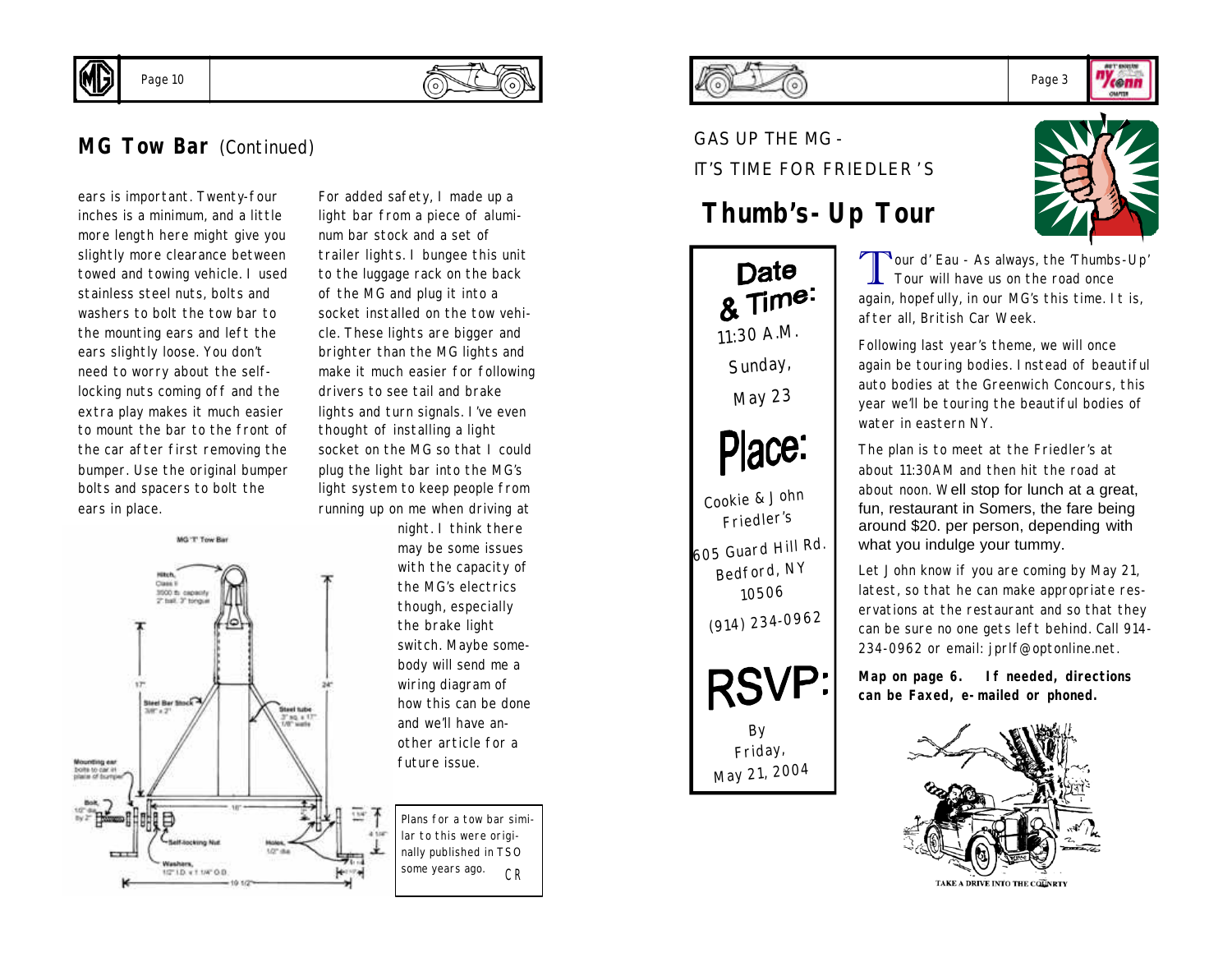

| <b>May 2004</b> |     |            |     |     |     |     |
|-----------------|-----|------------|-----|-----|-----|-----|
| Sun             | Mon | <b>Tue</b> | Wed | Thu | Fri | Sat |
|                 |     |            |     |     |     | 1   |
| $\overline{2}$  | 3   | 4          | 5   | 6   | 7   | 8   |
| 9               | 10  | 11         | 12  | 13  | 14  | 15  |
| 16              | 17  | 18         | 19  | 20  | 21  | 22  |
| 23              | 24  | 25         | 26  | 27  | 28  | 29  |
| 30              | 31  |            |     |     |     |     |

#### **Schedule of Events** (NY/Conn events in bold)

- May 21-23: Dare to Be British 2004, Brits On The Hudson, Lime Rock. Contact Jon Rubel, 718-891-5776.
- May 21-23: Import, Kit/Replicar Carlisle, Fairgrounds, Carlisle, PA. www.carsatcarlisle.com
- May 22-30: British Car Week http://users.arczip.com/zntech/ britishcarweek.html
- *May 23: Friedler's Thumbs-Up tour*
- June 6: "British by the Sea", Harkness Memorial State Park, Waterford, CT. The site includes beautiful gardens with flowers donated and planted by the club.
- June 12-13: Hildene Car Show, Manchester, VT
- June 13: British on the Green, Cape Cod Show
- June 20: **Shelter Island Tour** (See article in this issue.)
- June 24 to 27: MG2004, North American MGB Register (NAMGBR)



OMMIN

#### **MG Tow Bar** (Continued)

drawing that I took to a local welding shop (Barzetti Welding in Bethel, CT). My unit turned out slightly different from the drawing because of the hitch I bought, but I'm happy to report that for less than \$100, they did a beautiful job and the tow bar performed flawlessly.

The MG pulled so smoothly and effortlessly that it was easy to forget it was back there (at times, that's not a good thing). Just two cautionary notes: First, take it easy on sharp turns. You'll hear some chirping and feel some tugging as you make 90° turns because you will be dragging the front of the MG sideways briefly. And, second, Dave advises disconnecting the driveshaft to avoid undue wear on the transmission. I unbolted it at the rear axle and then just swung the back end up and wire-tied it to the frame to keep it out of the way. If you don't want to do that and aren't going too far, you can leave the driveshaft connected if your willing to stop every couple of hours and start up the MG to circulate oil through the transmission.

Before you head off to the weld-

ers, you should pick up the hitch part of the tow bar at a local auto parts store or mail order it from a place like JC Whitney. Since I was in a hurry by now, I grabbed the only hitch I could find even though it was a Class II, 3500 lb. capacity hitch using a 2-in. dia. ball and made for a 3 in. wide tongue. Better too big than too small, I figured. As a result, my tow bar has a 3-in. square tube steel backbone whereas Dave's original unit had a 2-in. square tube. The drawing, next page, shows the unit that I ended up with, but if you buy a different sized hitch, the plans are simple enough that any competent welder will be able to adapt them to suit. There are two critical dimensions to the tow bar. The holes on the mounting ears must be spaced to coincide with the original front bumper mounting holes on the MG. The distance between centers of the bumper mounting holes on the TF is 19 ½ -in.; it may vary for other models – be sure to check this and adjust the drawing accordingly! Also, the distance from the ball receptacle on the hitch to the holes on the tabs that bolt to the mounting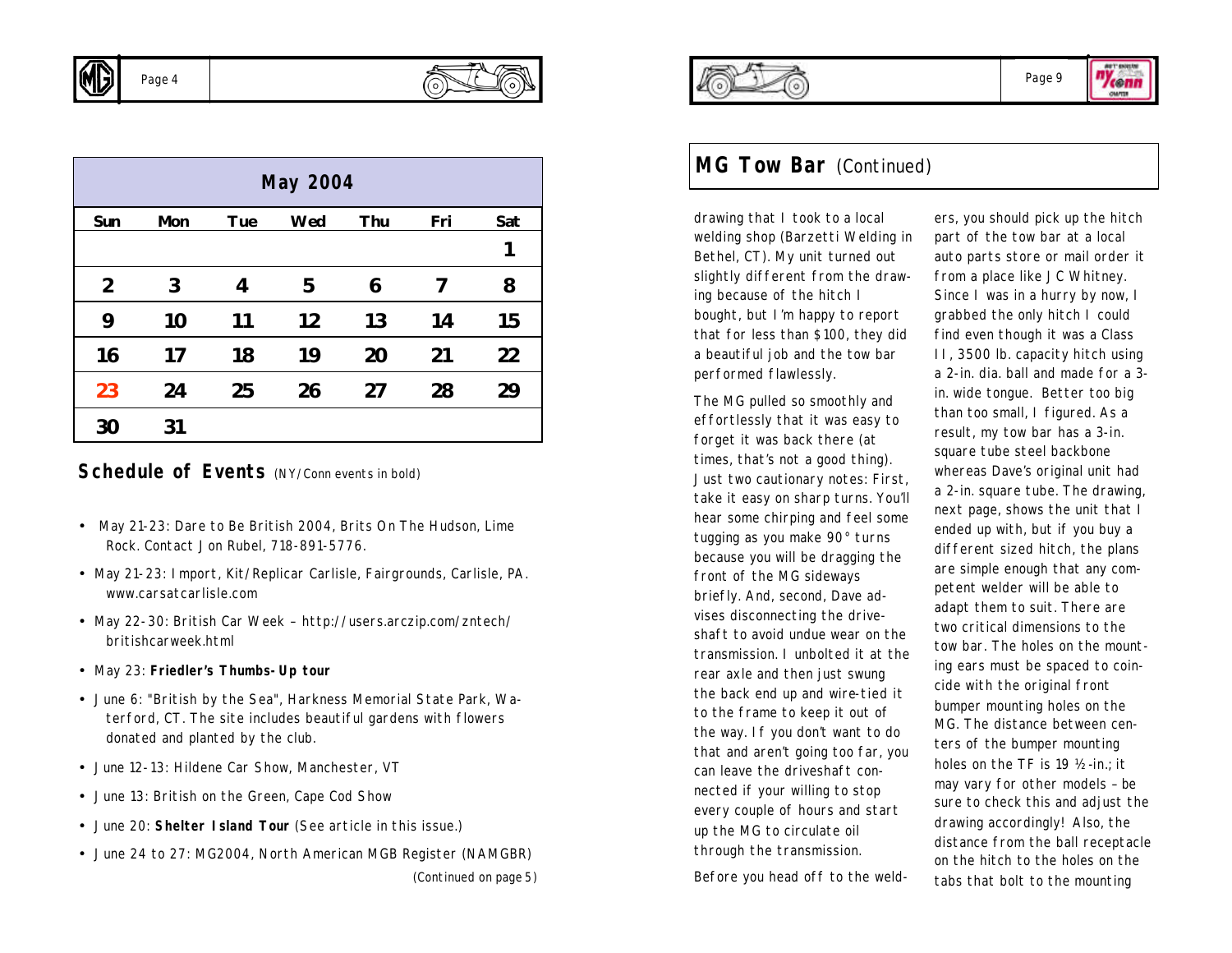



# **Cone For The Road:**<br> **One For The Road:**

# **Making an MG 'T' Tow Bar**

by Charley Robinson

M ost MG drivers disdain<br>
"trailer queens" or any other method of getting an MG from point A to point B other than driving. But every once in a while towing becomes a necessity and I'm not ashamed to admit that I had this tow bar built and even used it once. I was driving to Indianapolis for **MG International-Indy 96.** My wife was away on a business trip, but planned to meet me in route. Still do-able in the TF, except that I also had two kids that were going along. While leaving the kids at home was a tempting thought, I just wasn't convinced it was the thing to do with an 11- and an 8 year-old…towing seemed like the only alternative.

I began checking **Hemming's** and the **TSO** for some means of getting the MG to Pittsburgh where I was to meet Cathy. At that point the plan was to unhitch the TF and travel with two in the MG and the other two following in our Pontiac. With our departure date closing in, I still hadn't found a reasonable means of towing the MG, either with a



trailer, a dolly or a tow bar. Renting a trailer or dolly was not only exorbitant, but the rental companies would not rent them to you unless you were towing with one of their trucks.

As usual, when I have any questions MG-related, I turned first to Dave Raymond. He had the solution sitting in his shop, a tow bar he had fashioned for trips to Maine when they had more vehicles to get north than drivers available (and you thought only wimps towed their cars). The tow bar mounts to the front of the MG using the bumper mounting holes; after first removing the bumper, of course. With just two bolts, it's an easy swap.

I took some measurements of Dave's tow bar and made up a





#### **Schedule of Events (Continued)**

National meet - Parsippany, NJ. http://www.mg2004.com

- June 27: British Car Day, Larz Anderson Museum, Brookline, MA. www.mot.org.
- July 7-11: **GOF Mk 76**, Strasburg, PA. Contact The New England MG 'T' Register, Charlie Searles, 57 Washington Rd., Pittsford, NY 14534; email: csearles@rochester.rr.com
- July 14 to 18: North American MGA Register (NAMGAR) GT (their national meet) - Cromwell, CT. www.nutmegnamgar.com
- July 24: **Fanelli's**
- August 14: **Beck/Robinson**
- August 15: MG-Rover Day, Larz Anderson Museum, Brookline, MA. www.mot.org
- August 22: Vanderbilt Invitational Concours, Centerport, L.I., NY. Register with the MG Car Club, L.I. Centre (\$25) before August 8. I have info and application forms or contact Ashton Kalloo at: (631) 872-7487 or email: ARKALLOO@msn.com
- September 3-6: Rolex Vintage Festival, Lime Rock Park, CT.
- September 8-12: **GOF Mk 77**, Painted Post, NY. Contact The New England MG 'T' Register, Charlie Searles, 57 Washington Rd., Pittsford, NY 14534; email: csearles@rochester.rr.com
- September 16-19: British Invasion, Stowe, VT. MG is the featured marque at NE's largest British Car Show & Celebration. www.britishinvasion.com
- September 19: Southbury Antique Car Show & Swap Meet, Southbury, CT
- September 25: **Kirk's—The Bocce Ball**
- October 2-3: CT MG Club Pre-Columbian Charity Run. The CT MG Club is planning a scenic two-day tour of the CT countryside. There will be a \$20 entry fee per car which will be donated to *(Continued on page 6)*